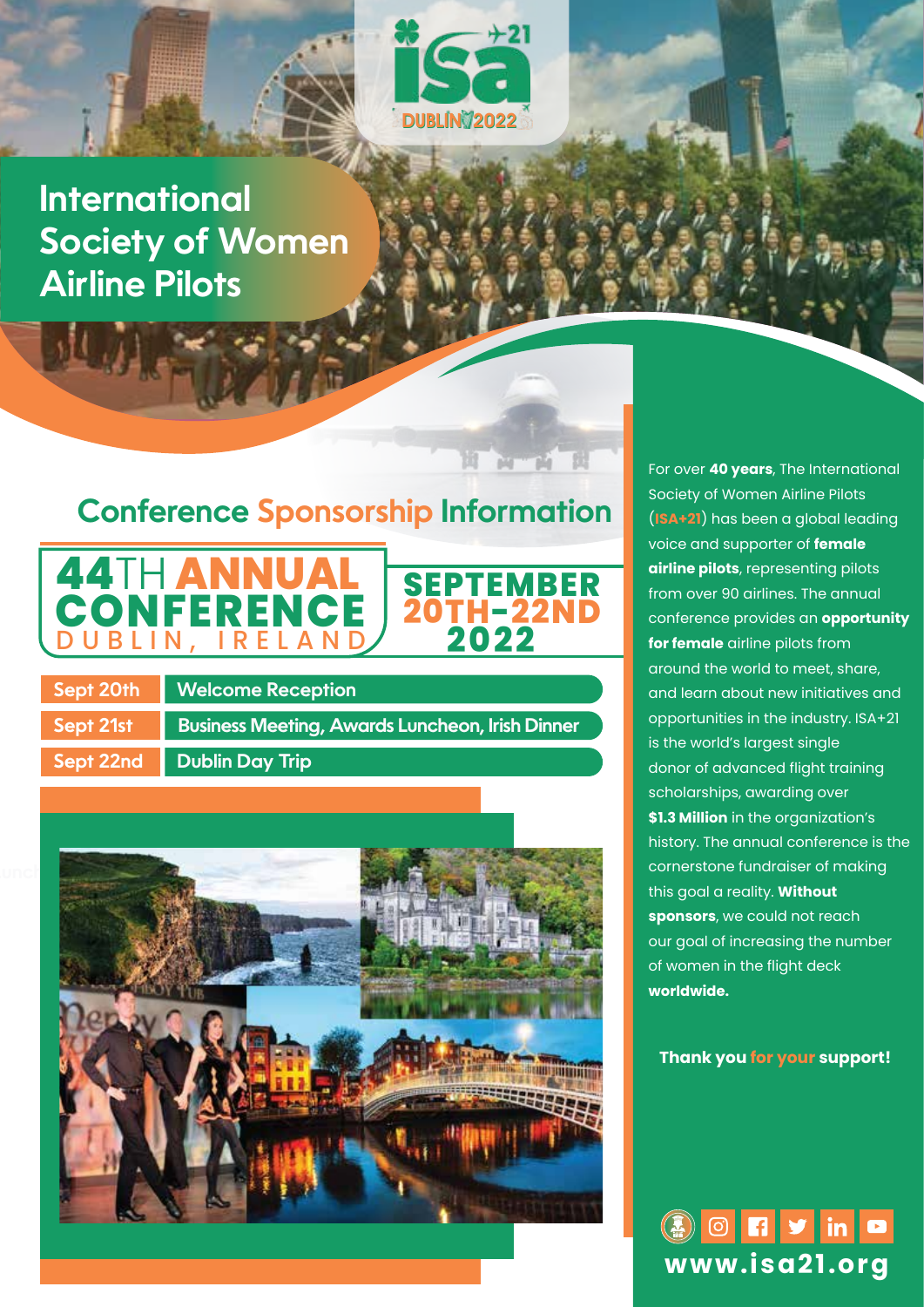# **SPONSORSHIP OPPORTUNITIES**

## **Platinum Level \$20,000+**

- **EX Company Name & Logo on signage at all Conference events**
- **Premier placement of your branding on conference materials**
- $\blacksquare$  Opportunity to speak or show video during luncheon
- **Recognition in media release related to annual conference**
- **Website, Social Media, & Newsletter Recognition**
- $\blacksquare$  Opportunity to include promotional materials in event welcome bags

# **Gold Level \$15,000**

- **EX Company Name & Logo on signage at all Conference events**
- **Placement of your branding on conference materials**
- **Recognition in media release related to annual conference**
- **Website, Social Media, & Newsletter Recognition**
- $\blacksquare$  Opportunity to include promotional materials in event welcome bags

## **Silver Level \$10,000**

**Company Name & Logo on signage at all Conference events**

- **Placement of your branding on conference materials**
- **Recognition in media release related to annual conference**
- **Website, Social Media, & Newsletter Recognition**
- $\blacksquare$  Opportunity to include promotional materials in event welcome bags

# **FOR SPONSORSHIP INFORMATION**

**contact Kara Hatzai at vicepresident@isa21.org**

**View press coverage of the 2019 Conference**







 $\left(\begin{matrix} 1 \\ 0 \end{matrix}\right)$   $\left[\begin{matrix} 1 \\ 0 \end{matrix}\right]$   $\left[\begin{matrix} 1 \\ 0 \end{matrix}\right]$   $\left[\begin{matrix} 1 \\ 0 \end{matrix}\right]$   $\left[\begin{matrix} 1 \\ 0 \end{matrix}\right]$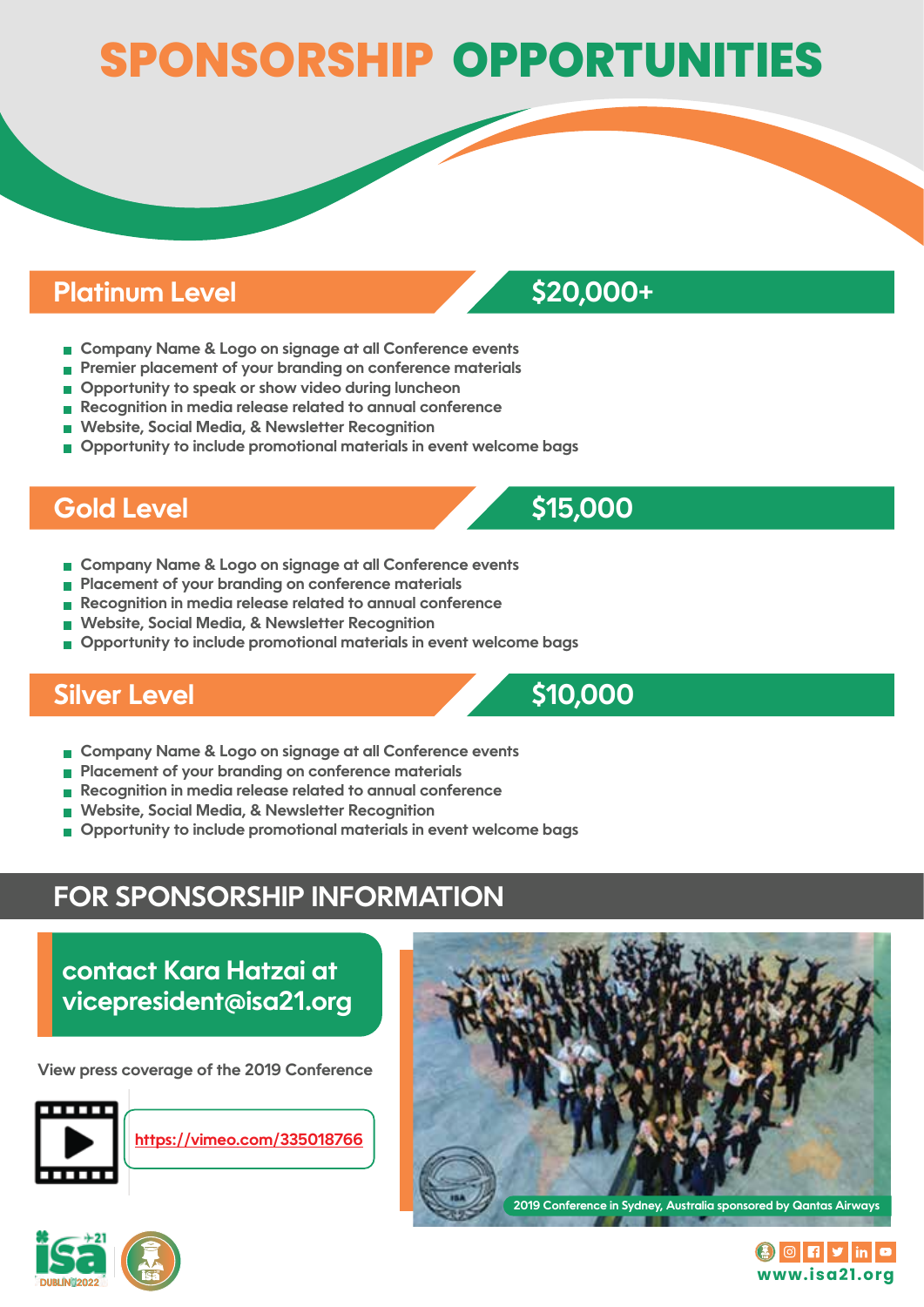# **SPONSORSHIP OPPORTUNITIES**

### **Welcome Reception \$10,000**

- Name & Logo on Signage
- Website & Social Media Shoutout
- Four tickets to reception
- Featured Cocktail
- Opportunity to speak/video for 5 mins
- Opportunity to donate "Featured Item" in the online Silent Auction

### **Awards Luncheon \$7,000**

- 
- Name & Logo on Signage
- Website & Social Media Shoutout
- Four tickets to luncheon
- Signage on one table
- Opportunity to speak/video for 5 mins
- Photo opportunity with Captain's Club inductees

### **Irish Dinner and Dancing \$5,000**

- Name & Logo on Signage
- Website & Social Media Shoutout
- Four tickets to The Merry Ploughboy Dinner

#### **Welcome Bags \$3,000**

- Name & Logo displayed with ISA+21 Logo on all welcome bags
- Opportunity to include items in welcome bags
- Social Media Shoutout

### **Attendee Lanyards \$2,000**

- Name & Logo displayed with ISA+21 Logo on all conference lanyard
- Social Media Shoutout

#### **Conference App \$1,500**

- Name & Logo on internal application banners
- Push notification acknowledgement
- Social Media Shoutout

### **Transportation Sponsor \$1,000**

 Social Media Shoutout while enroute to events requiring transportation

#### **Luncheon Table Sponsor \$500**



- Individual table signage with Company Name/Logo
- Or wording to acknowledge/honor an individual
- Corporate & ISA+21 Member Rates

#### **Silent Auction Donations**

- 
- In-kind donations accepted for our online silent auction

\*Social Media includes Facebook, Instagram, and/or Twitter